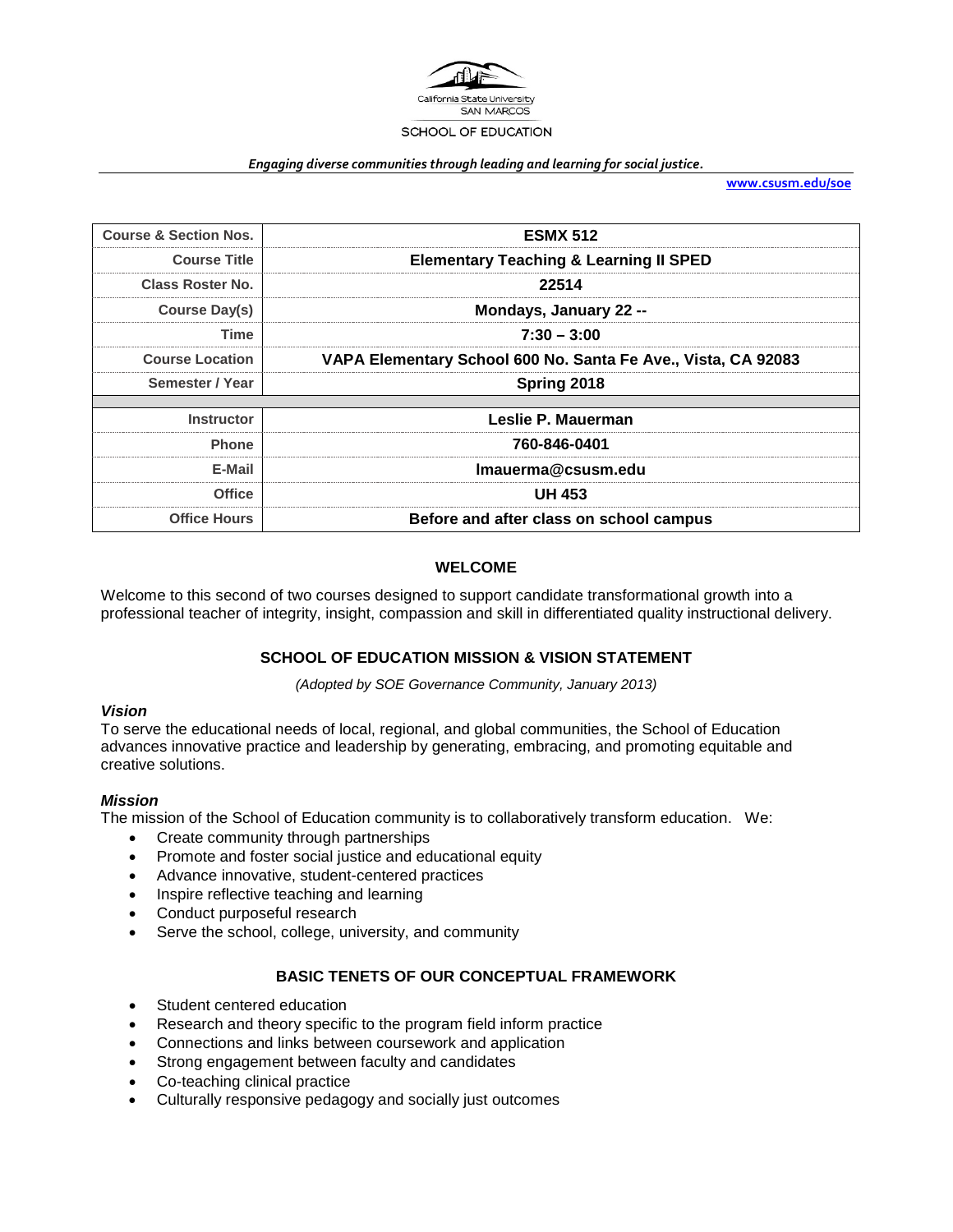# **TABLE OF CONTENTS**

| This course meet for one FULL school day each week, with online components found in the Cougar Course |  |
|-------------------------------------------------------------------------------------------------------|--|
|                                                                                                       |  |
|                                                                                                       |  |
|                                                                                                       |  |
|                                                                                                       |  |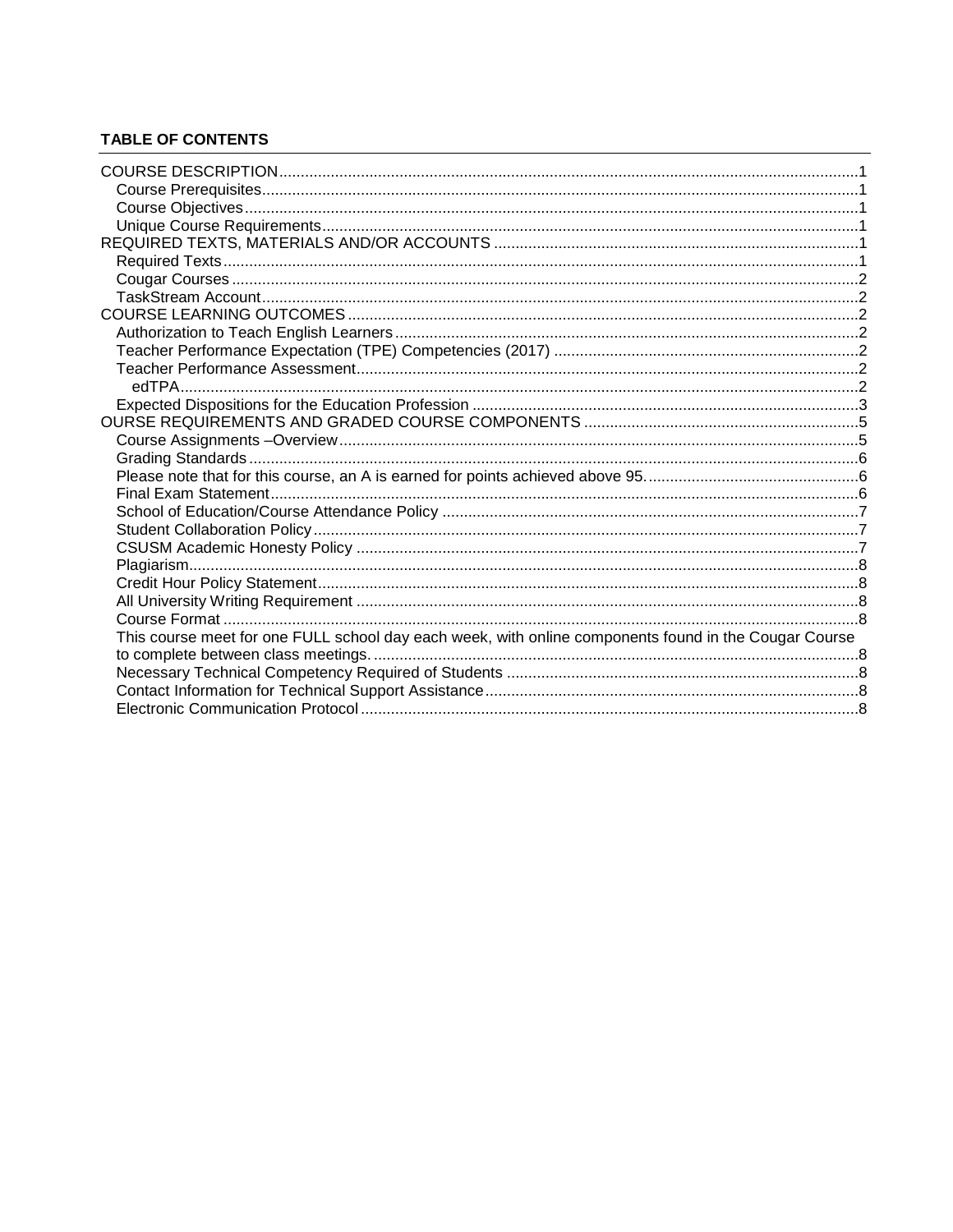#### **EDMX 512**

#### **COURSE DESCRIPTION**

<span id="page-2-0"></span>EDMS 512 focuses on developing an advanced understanding of learning theory and instructional practice in technology-integrated and inclusive elementary classrooms. *This course is aligned with California's SB 2042 Standards.* Course features include specific assignments and lectures designed to meet CCTC Education Specialist Common Program Standards that address specific skill set development for the Educational Specialist. Additionally, this course is aligned with other Multiple Subjects credential course design to include

- to extend preservice candidates' understandings of numerous philosophies of teaching and learning;
- to develop preservice candidate knowledge in concepts and procedures as they relate to students learning English and students with special needs;
- to encourage further infusion of technology into curriculums.

<http://www.csusm.edu/catalog/documents/2016-2018/CSUSM-2016-2018-Catalog.pdf>

#### <span id="page-2-1"></span>**Course Prerequisites**

Admission to the School of Education and admission to the Concurrent Program. Successful completion of EDMX 511 consent of Program Coordinator are prerequisites for entrance into this course.

## <span id="page-2-2"></span>**Course Objectives**

The purposes of this course are combined with what the candidate can expect to be able to do:

- to expand pre-service candidates' knowledge of (1) learning theories, and (2) experiences with a wide range of pedagogical practices;
- to enhance pre-service candidates' awareness of the multiple perspectives and learning styles that exist in diverse classrooms and other education-related settings;
- to provide candidates with content-specific teaching strategies that are effective in supporting them to teach the state-adopted academic multiple subject content standards, including physical education to all students;
- to provide a safe environment for pre-service candidates' discussion of, and experimentation with, a variety of techniques and methods of instruction.

#### <span id="page-2-3"></span>**Unique Course Requirements**

This class meets on an elementary school campus, therefore, it is required that all candidates possess up-todate immunization records, TB clearance card, fingerprints on file, certificate of clearance on file, as well as a current CPR certification card that includes infant and child preparedness. Furthermore, this course will require that candidates complete and present a certificate from the Mandated Reporter web training for educators. Professional dress is expected of all candidates while on campus, as this is a personal and professional reflection upon the university and other candidates.

# **REQUIRED TEXTS, MATERIALS AND/OR ACCOUNTS**

## <span id="page-2-5"></span><span id="page-2-4"></span>**Required Texts**

**Marzano**, R.J., Marzano, J., Pickering, D. (2003) *Classroom Management that works: research-based strategies of every teacher* ASCD. (**Available and embedded in course as an E-book)**

**McCarney,** Wunderlich. (2006) *PRE-REFERRAL INTERVENTION* MANUAL *(*PRIM*)*. *3rd Ed.*Hawthorne Educational Services

**Snell**, M., & Brown, F. (2011*). Instruction of children with severe disabilities*. Upper Saddle River, NJ: Pearson Education, Inc. (**Used in EDMX 511 and will be used next semester)**)

**Thousand**, J.S., Villa, R. A. & Nevin, A. I. (2007*). Differentiating instruction: Collaboratively planning and teaching for universally designed learning.* Thousand Oaks, CA: Corwin Press **(Used in EDMX 511)**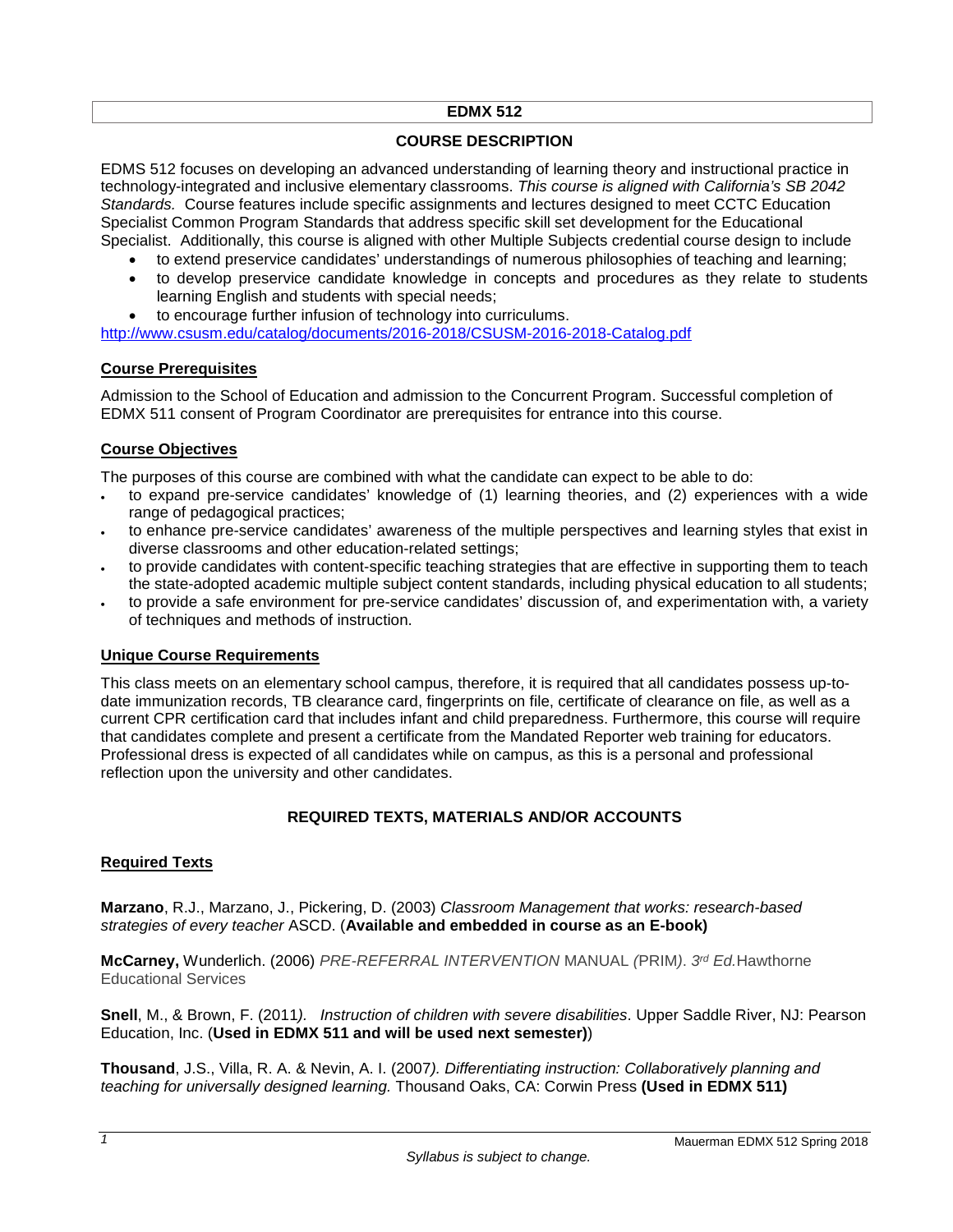Turnbull, Turnbull & Turnbull, Wehmeyer, Shogren (2016). *Exceptional Lives: Special Education in Today's Schools* (8thed.) Pearson Education, Inc. **(Used in EDMX 511)**

# <span id="page-3-0"></span>**Cougar Courses**

All other articles, course readings, and activities can be found inside the Cougar Course: <https://cc.csusm.edu/course/view.php?id=11291>

## <span id="page-3-1"></span>**TaskStream Account**

<span id="page-3-2"></span>Candidates enrolled in EDMX 512 already have and maintain a taskstream subscribed account

## **COURSE LEARNING OUTCOMES**

Upon successful completion of this course, students will be able to:

- Write and deliver a sequenced interdisciplinary unit of study and curriculum map
- Observe and appropriately respond to/reflect upon student behaviors
- Understand the components of and the differing perspectives of the participants in an IEP team meeting.
- Understand apply new strategies in classroom environment and management
- •

# <span id="page-3-3"></span>**Authorization to Teach English Learners**

This credential program has been specifically designed to prepare teachers for the diversity of languages often encountered in California public school classrooms. The authorization to teach English learners is met through the infusion of content and experiences within the credential program, as well as additional coursework. Candidates successfully completing this program receive a credential with authorization to teach English learners. *(Approved by CCTC in SB 2042 Program Standards, August 02)*

## <span id="page-3-4"></span>**Teacher Performance Expectation (TPE) Competencies (2017)**

The course objectives, assignments, and assessments have been aligned with the CTC standards for (Single Subject, Multiple Subject, Special Education, etc.) Credential. This course is designed to help teachers seeking a California teaching credential to develop the skills, knowledge, and attitudes necessary to assist schools and district in implementing effective programs for all students. The successful candidate will be able to merge theory and practice in order to realize a comprehensive and extensive educational program for all students. You will be required to formally address the following TPEs in this course:

• The CSUSM Local TPE numbers and titles that this course responds to include ALL TPEs, since this isi a learning and instruction course. Please read, download, save and print them at this link: <http://www.csusm.edu/soe/documents/currentstudents/tpe/tpesfulltext.pdf>

## <span id="page-3-5"></span>**Teacher Performance Assessment**

Beginning July 1, 2008 all California credential candidates must successfully complete a state-approved Teacher Performance Assessment (TPA), as part of the credential program of preparation. During the 2017-18 academic year the CSUSM credential programs will use either the CalTPA (California Teacher Performance Assessment) or the edTPA (Educative Teacher Performance Assessment).

## <span id="page-3-6"></span>**edTPA**

Beginning in fall 2015, for newly entering initial candidates, the CSUSM assessment system is the edTPA. To assist with your successful completion of the edTPA, a capstone class is part of your curriculum. In this class edTPA related questions and logistical concerns are addressed. Additional support materials are available on the edTPA website: [http://www.edtpa.com/PageView.aspx?f=GEN\\_Candidates.html](http://www.edtpa.com/PageView.aspx?f=GEN_Candidates.html)

Mauerman EDMX 512 Spring 2018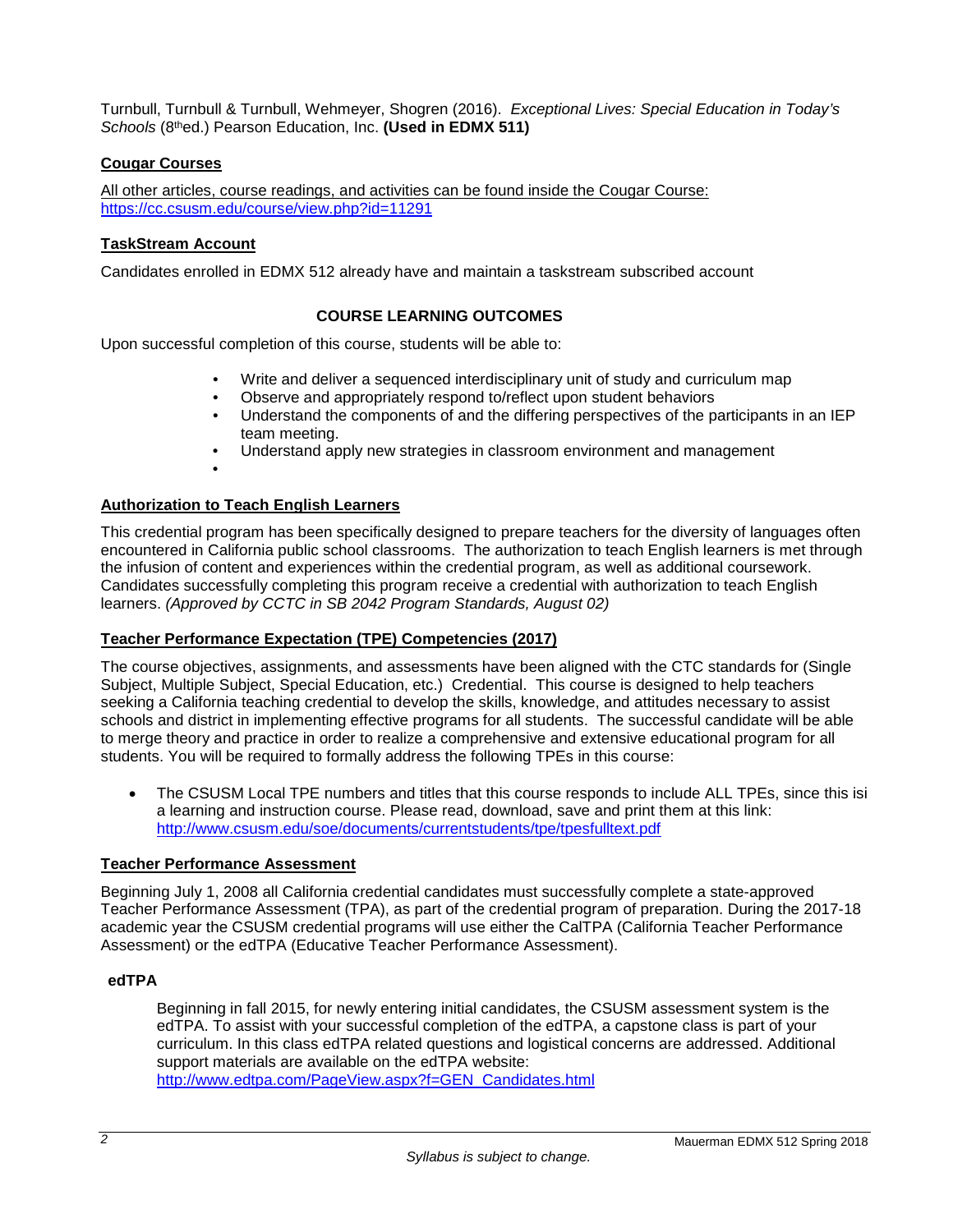Additionally, to support your success in your credential program and with TPA, SOE classes use common pedagogical language, lesson plans (lesson designs), and unit plans (unit designs).

# <span id="page-4-0"></span>**Expected Dispositions for the Education Profession**

Education is a profession that has, at its core, certain dispositional attributes that must be acquired and developed. Teaching and working with learners of all ages requires not only specific content knowledge and pedagogical skills, but positive attitudes about multiple dimensions of the profession. The School of Education has identified six dispositions that must be evident in teacher candidates: social justice and equity, collaboration, critical thinking, professional ethics, reflective teaching and learning, and life-long learning. These dispositions have observable actions that will be assessed throughout the preparation program. For each dispositional element, there are three levels of performance - *unacceptable*, *initial target*, and *advanced target*. The description and rubric for the three levels of performance offer measurable behaviors and examples.

The assessment is designed to provide candidates with ongoing feedback for their growth in professional dispositions and includes a self-assessment by the candidate. The dispositions and rubric are presented, explained and assessed in one or more designated courses in each program as well as in clinical practice. Based upon assessment feedback candidates will compose a reflection that becomes part of the candidate's Teaching Performance Expectation portfolio. Candidates are expected to meet the level of *initial target* during the program.

**NOTE - This document contains an embedded section break so that the course schedule stands alone.**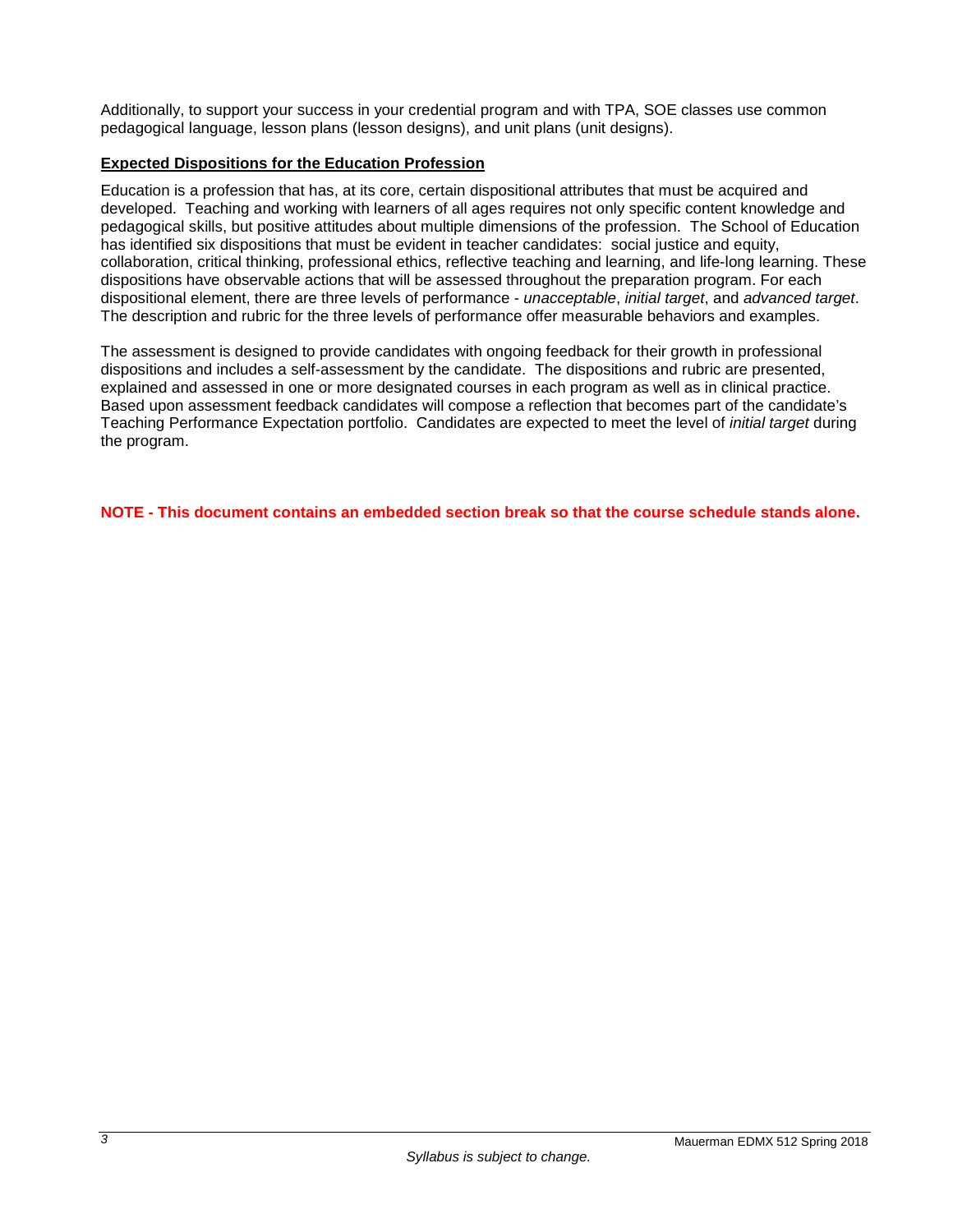#### **EDMX 512** *TENTATIVE-MAY CHANGE* **COURSE SCHEDULE Spring 2018 – Mauerman**

| Week/<br><b>Session</b>                 | <b>Topic &amp; Session Activity</b>                                                                                                                                                                                                                       | <b>Readings &amp; Assignments</b><br><b>Prep for Class this Day</b>                                                                                                                                                                                 | <b>To Do/Submit</b>                                                                                                                                                           |
|-----------------------------------------|-----------------------------------------------------------------------------------------------------------------------------------------------------------------------------------------------------------------------------------------------------------|-----------------------------------------------------------------------------------------------------------------------------------------------------------------------------------------------------------------------------------------------------|-------------------------------------------------------------------------------------------------------------------------------------------------------------------------------|
| $\mathbb{O}$                            | <b>Cohort Business Meeting</b><br>Tutoring, Journal Entry                                                                                                                                                                                                 | Review TPA 3 materials, calendar.<br><b>Create</b> semester Master Calendar                                                                                                                                                                         | <b>Submit</b> Reflective Journal                                                                                                                                              |
| 1/22                                    | · TPA 3 & 4 Requirements/O'view,                                                                                                                                                                                                                          |                                                                                                                                                                                                                                                     |                                                                                                                                                                               |
| 2                                       | <b>Introduction/Course Overview</b><br>Table Group Assignment: SST                                                                                                                                                                                        | <b>View</b> Bill Gates talk<br>Begin Research for in-depth category<br>presentation after sign up in class                                                                                                                                          |                                                                                                                                                                               |
|                                         | Assignment Review, Course Detail                                                                                                                                                                                                                          |                                                                                                                                                                                                                                                     |                                                                                                                                                                               |
|                                         | · SST Presentations                                                                                                                                                                                                                                       |                                                                                                                                                                                                                                                     |                                                                                                                                                                               |
| $^{\circledR}$<br>1/29                  | <b>Cohort Business Meeting</b><br><b>In depth Category Presentations</b><br>.Tutoring, Journal Entry<br><b>.Observation Reloaded Activity</b><br><b>.Lecture Web Quest CA Dept of</b><br>Ed: Curriculum Standards,<br><b>Frameworks, Universal Access</b> | <b>Explore CA state teaching standards</b><br>for in class work.<br>Read CA Grade level "old"<br>frameworks;<br>http://www.cde.ca.gov/re/pn/fd/docume<br>nts/englangdev-stnd.pdf<br>http://www.calstat.org/closingachievem                          | <b>Submit: journal entry/ reflection</b><br><b>Submit: definition &amp; analysis</b><br>chart<br>Choose grade level as a group for<br>Month long Plan and IEP<br>assignments. |
| $\overline{4}$                          | In depth Category Presentations<br><b>Strategic Behavior/Classroom</b><br><b>Management Project</b><br><b>Curriculum Map Intro</b>                                                                                                                        | entgapmessages.html<br>http://idea.ed.gov/explore/home<br><b>PRIM Manual</b>                                                                                                                                                                        | <b>Submit Clsrm Mgmt Group</b><br>Project                                                                                                                                     |
| ③<br>2/5<br>5<br>6                      | <b>Cohort Business Meeting</b><br>In depth Category Presentation<br>·Tutoring, Journal Entry<br><b>SpEd Resource Binder Revisited</b><br>· In depth Category Presentation<br>· Unit Planning: Month Long                                                  | Read: Turnbull Chapter Assessment<br><b>Bring SpEd Resource Binder</b><br>Purchase or download both a month<br>long and a year-long calendar. Access<br>and make a copy of a district calendar<br>for in class work.<br>View: Lemov videos, finding | Submit: journal entry/ reflection<br>Print out all of one selected grade<br>level teaching standards for in<br>class work,<br>Resource Binder Check                           |
|                                         | <b>Curriculum Map Workshop</b>                                                                                                                                                                                                                            | alternative techniques & strategies.                                                                                                                                                                                                                |                                                                                                                                                                               |
| $\circledA$<br>2/12<br>$\overline{7}$   | <b>Cohort Business</b><br>· In depth Category Presentation<br><b>·Tutoring, Journal Entry</b><br><b>Assessment Differentiation</b><br><b>Workshop</b>                                                                                                     | <b>Read: Assessment articles in CC</b><br><b>Read: Thousand lecture on</b><br>nondiscriminatory evaluation/FAPE                                                                                                                                     | Submit: journal entry/ reflection<br><b>Submit: Assessment Group</b><br><b>Activity</b>                                                                                       |
| 8                                       | <b>Assessment</b><br>· In depth Category Presentations<br>· Nondiscriminatory Assessment<br>· Collecting Student data                                                                                                                                     | <b>Explore:</b> Units and unit planning, bring<br>info to class                                                                                                                                                                                     |                                                                                                                                                                               |
| $\circledS$<br>2/19<br>$\boldsymbol{9}$ | <b>Cohort Business AT CSUSM</b><br>· In depth Category Presentations<br>· Tutoring Journal Entry<br>· The IEP Process                                                                                                                                     | Read: CC articles re IEP development<br><b>Explore</b> online information re IEP<br>assigned student family                                                                                                                                         | Submit: journal entry/ reflection<br><b>Check for Room location on</b><br><b>CSUSM campus.</b>                                                                                |
| 10                                      | . In depth Category Presentation<br>· IEP /Family Centered Practice<br>Workshop                                                                                                                                                                           | Read & Explore re tips for a good IEP<br><b>Explore</b> videos /web pages posted                                                                                                                                                                    |                                                                                                                                                                               |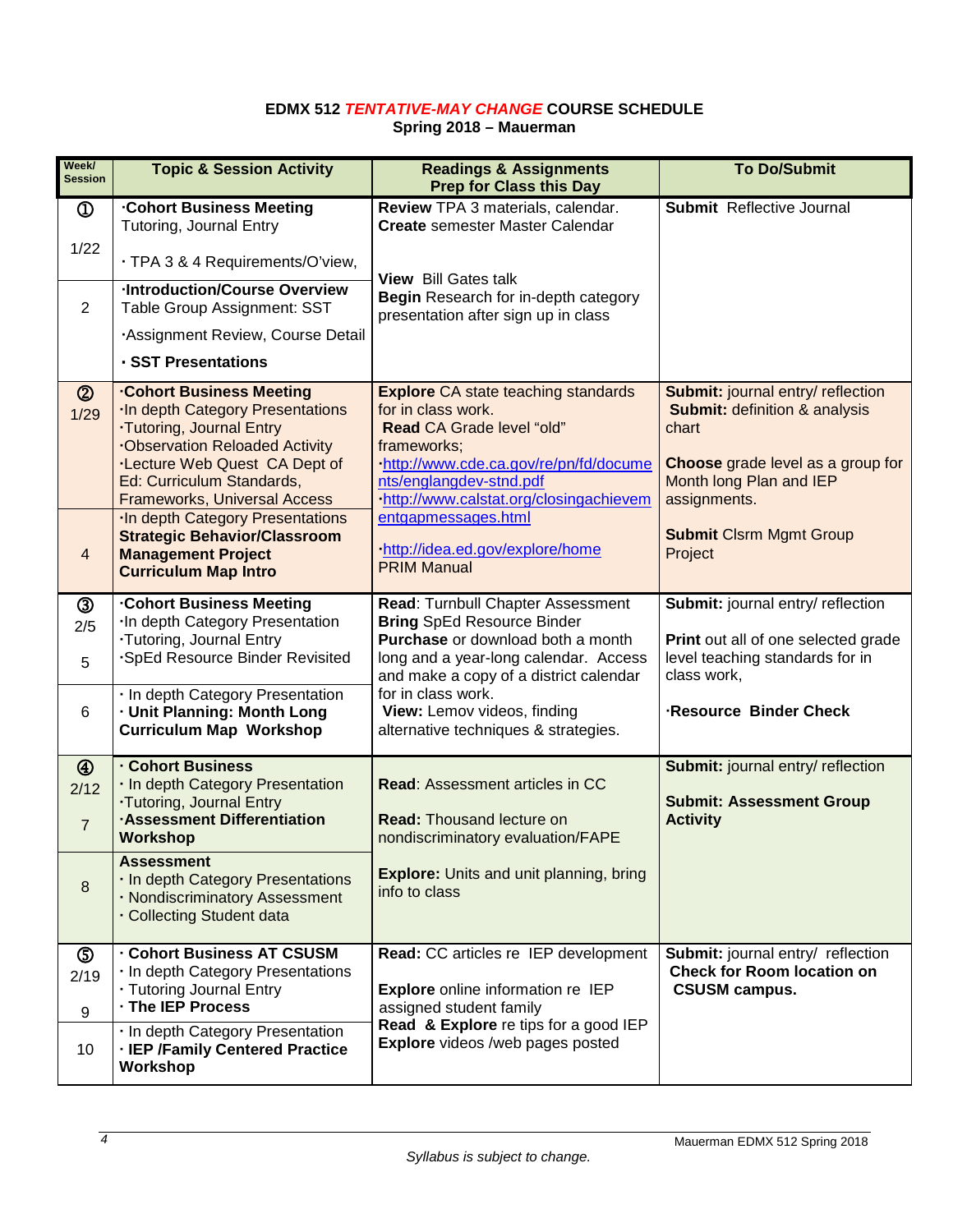| $^{\circledR}$<br>2/26<br>11<br>12 | <b>Cohort Business</b><br>In depth Category Presentations<br>.Tutoring, Journal Entry<br><b>In depth Condition Presentations</b><br><b>IEP /Family Centered Practice</b><br><b>Workshop</b><br><b>First IEP Sim Presentation ?)</b> | <b>[EXTRA- IF TIME: Revise or Draft resume</b><br>FIND philosophy of teaching from 350.<br>Gather test scores, transcripts, certifications,<br>fingerprints, CPR, vaccinations, EVERYTHING,<br>into one pocket multi page folder for EDMX 575]<br>Visit:<br>www.csusm.edu/careers | <b>Submit: journal entry/ reflection</b><br><b>Submit: Accomplished teaching</b><br><b>Submit: Resource Binder-hard</b><br>copy |
|------------------------------------|-------------------------------------------------------------------------------------------------------------------------------------------------------------------------------------------------------------------------------------|-----------------------------------------------------------------------------------------------------------------------------------------------------------------------------------------------------------------------------------------------------------------------------------|---------------------------------------------------------------------------------------------------------------------------------|
|                                    |                                                                                                                                                                                                                                     |                                                                                                                                                                                                                                                                                   |                                                                                                                                 |
| $\circledcirc$<br>3/5              | <b>Cohort Business</b><br>In depth Category Presentations<br>.Tutoring, Journal Entry                                                                                                                                               | <b>Submit session reflection.</b><br>assignment, Parts 1 & 2 of IEP and in-<br>class simulation reflection                                                                                                                                                                        | Submit: journal entry/ reflection                                                                                               |
| 13                                 | <b>IEP Simulation Presentations</b>                                                                                                                                                                                                 | <b>Explore</b> individual education programs                                                                                                                                                                                                                                      | <b>Submit Special Education</b><br>Teacher Role in the IEP Process                                                              |
| 14                                 | In depth Category Presentations<br><b>IEP Simulation Presentations</b>                                                                                                                                                              | and student success teams.                                                                                                                                                                                                                                                        | group worksheet. (?)                                                                                                            |
| $^{\circledR}$<br>3/12             | <b>Cohort Business</b><br>In depth Presentations                                                                                                                                                                                    | Submit session reflection.                                                                                                                                                                                                                                                        | <b>Submit:</b> One month unit planning<br>Calendar/Map                                                                          |
|                                    | <b>Tutoring, Journal Entry</b><br><b>IEP Simulation Presentations</b>                                                                                                                                                               |                                                                                                                                                                                                                                                                                   |                                                                                                                                 |
| 15                                 |                                                                                                                                                                                                                                     |                                                                                                                                                                                                                                                                                   | <b>Submit Self Assessment re</b>                                                                                                |
| 16                                 | In depth Category Presentations<br><b>IEP Simulation Presentations</b>                                                                                                                                                              |                                                                                                                                                                                                                                                                                   | <b>Professional Dispositions</b><br>(possibly n/a this term)                                                                    |
|                                    | Potluck/Celebration of learning!                                                                                                                                                                                                    |                                                                                                                                                                                                                                                                                   | <b>Course Evaluation</b>                                                                                                        |

# **OURSE REQUIREMENTS AND GRADED COURSE COMPONENTS**

<span id="page-6-0"></span>

| <b>Graded Course Components</b>                      | <b>Type of assignment</b>    | <b>Point</b><br>value |
|------------------------------------------------------|------------------------------|-----------------------|
| Journal Entry/Tutoring Reflections (7 weeks x 3 pts) | Individual                   | 21                    |
| In- depth Sp Ed M/M Topic In-depth Presentation      | Individual                   | 10                    |
| SpEd Resource Binder w detailed entries from course  | Individual                   | 10                    |
| Assessment Differentiation Chart for binder          | Group Forum/Indiv submission | 8                     |
| Strategic Behavior/Classroom Management              | Group Forum                  | 7                     |
| <b>IEP</b> Process Simulation                        | Group Forum/Indiv submission | 12                    |
| One Month Curriculum Map/Unit Planning Calendar      | Group Forum/Indiv submission | 16                    |
| Attendance/Participation & Prof. Effectiveness       | Individual                   | 16                    |
| <b>TOTAL</b>                                         |                              | 100                   |
|                                                      |                              | points                |

## <span id="page-6-1"></span>**Course Assignments –Overview**

# **Journal Entry/Session Reflections 21 points**

Throughout the course, candidates will submit session reflections and journal entries dealing with a variety relevant course topics. These submissions are graded and worth 2 points per week for 7 weeks. The directions for completing each of these entries are embedded in the module for each week of the companion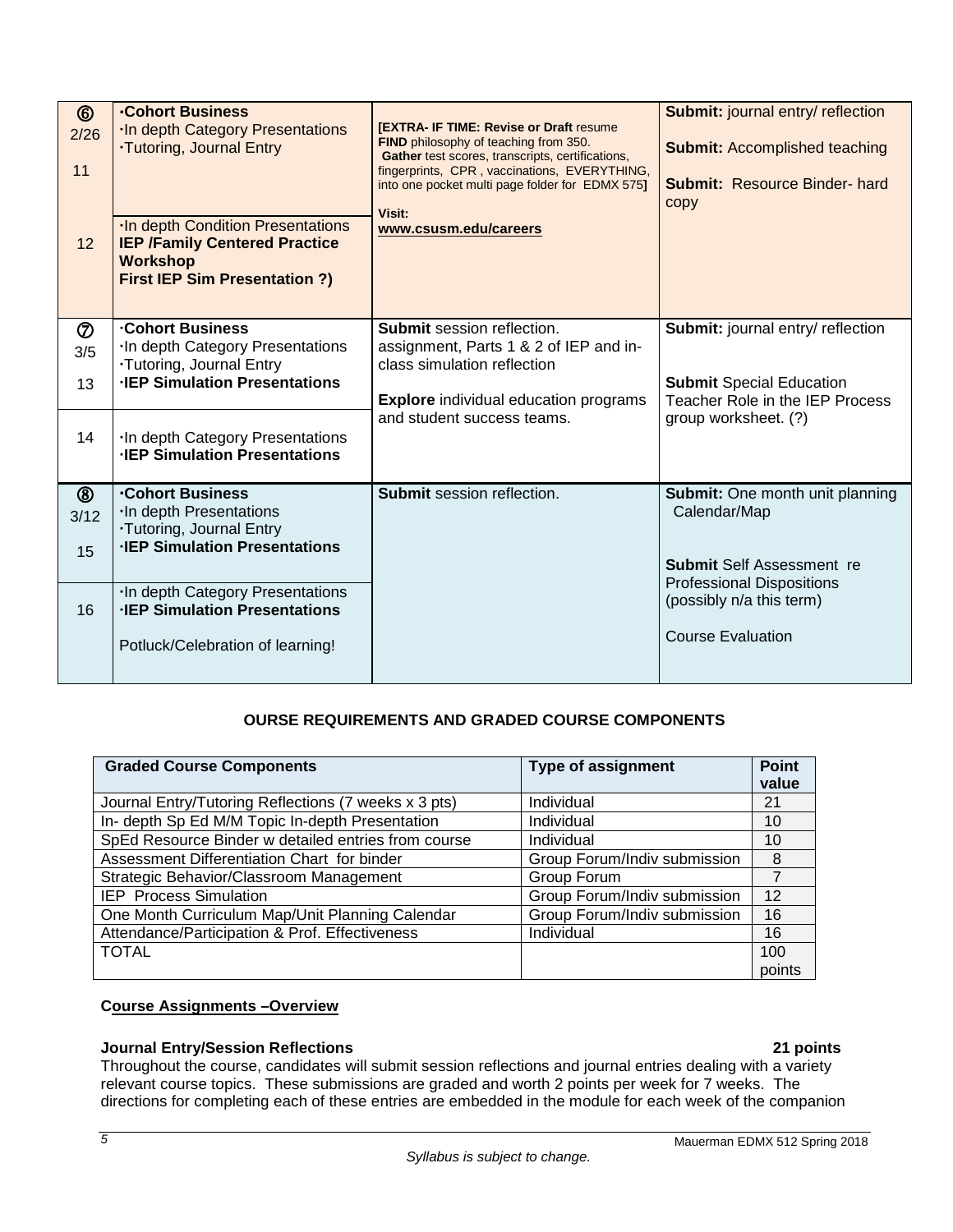Cougar Course. Be certain to complete the reflections on time so as to not impede the discussion or forward movement in this course.

#### **In-depth Individual Condition Lesson/Presentation 10 points**

Educational Specialist Candidates will research and develop a lesson/lecture with media (PPT) for colleagues as assigned regarding one specific condition as outlined in Federal Definitions of categorical service for eligible students. This information will be compiled and added to the Characteristics/Strategies Matrix notebook to serve as a best practice resource and will include a hard-copy resource page for teachers, parents and students.

# **Differentiated [Content-Process] Assessment Chart – Group Project 8 points**

Using prepared materials from texts and course media, each team is to design a solutions-based approach to differentiated assessment techniques for a variety of behaviors and conditions that meet a specific assigned criterion. In-class activity to support skills required for high stakes assessment.

## **Strategic Behavior/Classroom Management – Group Project 7 points**

Using the PRIM Manual and course media and articles, teams develop a Resource chart to be shared with other candidates which offers 'At-A-Glance strategies for general and specialist teachers to employ in meeting the needs of a fully inclusive classroom

## **Conditions & Strategies Resource Binder 10 points**

In this multi-dimensional assignment, ES/concurrent candidates will demonstrate understanding of each of the 14 federally defined areas of service to student diagnosed as eligible for Special education services. In addition, candidates will learn how the process of Response to Intervention (and the SST process as presented in EDMX 511) works to ensure quick response to student difficulties occurring in the general education classroom.

**IEP Process 12 points** In this multi-dimensional assignment, candidates will demonstrate understanding of best practices in the IEP process. In class simulation of the process; materials to prepare you for this assignment are posted in class

## **One Month Planning Calendar& Unit of tudy 16 points**

This assignment requires candidates to work with their group/team to develop and report on a proposed onemonth planning calendar. Each group plan will cover all appropriate learning standards for a selected grade level for all subjects. This will be a 4 to 5 page plan for one full month to 6 weeks. Within that month timeframe, a unit of study is to be developed is a specific area and integrated onto the overall plan. The detailed plan will be submitted in assignment portal and will conform to the format as outlined in class.

#### **Participation 16 points**

Because the role of the Educational Specialist is that of a professional with an advanced credential, the interpersonal skill and practice of appropriate professional and encouraging behavior is also of utmost importance. EDMX 512 is designed to foster community and collaboration in its highest form. This practice does not allow for sidelining, abstaining from flexible grouping, any form of judgment or disapproval of another classmate as a person.

#### <span id="page-7-1"></span><span id="page-7-0"></span>**Grading Standards**

| No A+ possible  | $A = 95-100$      | $A - 90-94$     | Please note that for this course, an A |
|-----------------|-------------------|-----------------|----------------------------------------|
| $B+ = 87-89$    | $B = 83 - 86$     | $B - = 80 - 82$ | is earned for points achieved above    |
| $C_{+}$ = 77-79 | $C = 73-76$       | $C_{2}$ = 70-72 | 95.                                    |
| $D = 60-69$     | $F = 59$ or lower |                 |                                        |

## <span id="page-7-2"></span>**Final Exam Statement**

The signature assignments and portfolios shall serve as the assessment and evidence of competency. There is no final exam.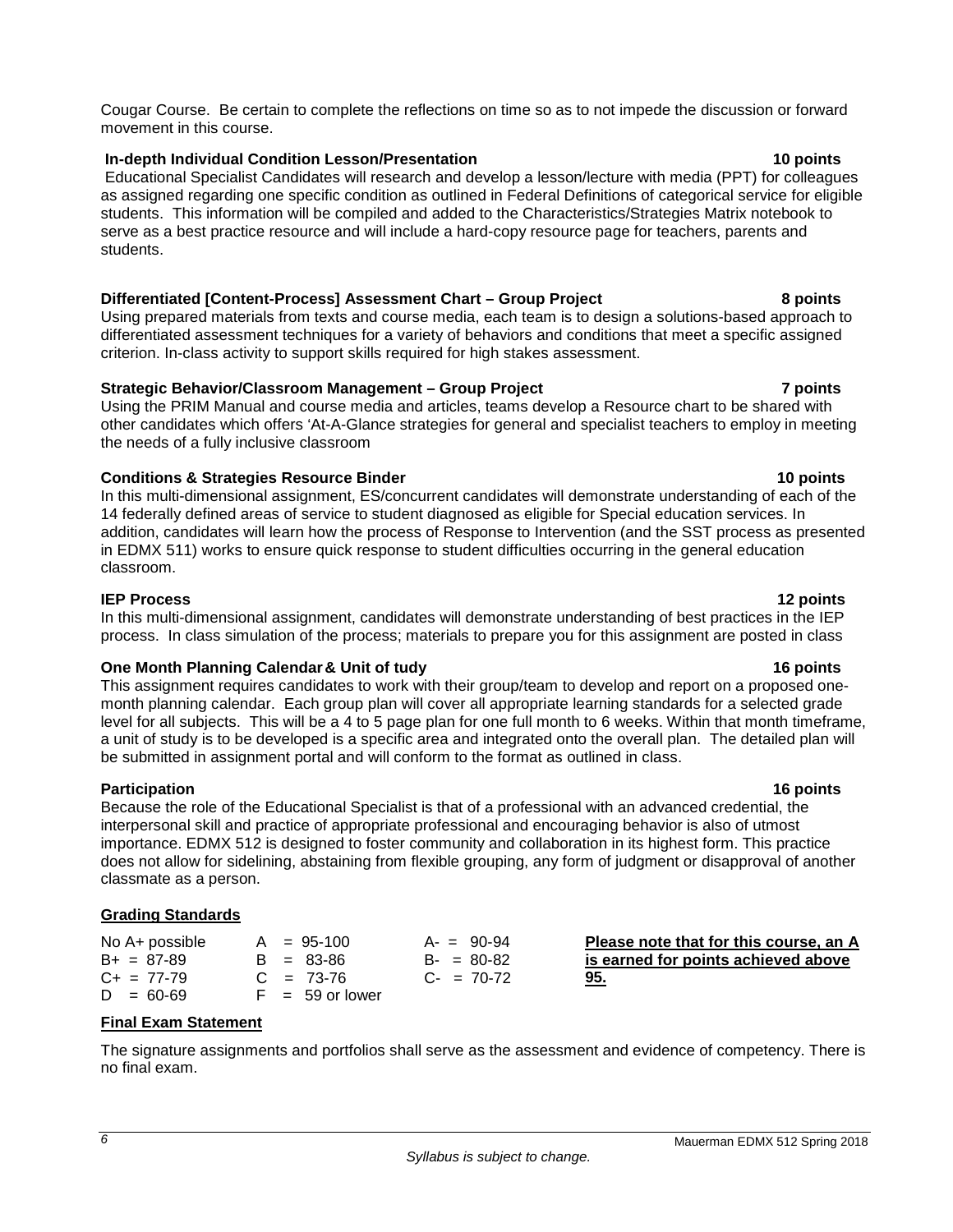# <span id="page-8-0"></span>**School of Education/Course Attendance Policy**

Due to the dynamic and interactive nature of courses in the School of Education, all candidates (course participants) are expected to attend all classes and participate actively. At a minimum, candidates (course participants) must attend more than 80% of class time, or s/he may not receive a passing grade for the course at the discretion of the instructor. Individual instructors may adopt more stringent attendance requirements. Should the candidate (course participants) have extenuating circumstances, s/he should contact the instructor as soon as possible. *(Adopted by the COE Governance Community, December, 1997).*

For EDMX 512, full attendance means that candidates are not distracted or hampered from productivity by electronic devices. As a rule, cell phones shall be turned off or to the vibrate mode during class. Laptop computers are essential to the process of our learning; however, it is expected that all students will avoid personal or recreational use of computers during class and that laptops will be put away at the request of the instructor. Of course, participation also includes the extent to which all candidates participate in class discussion, interact with colleagues, instructors, and submission of all discussion to forums and session reflections **on time**.

Candidates are scored upon classroom participation and effectiveness as a group member. It is expected that all candidates behave in a professional manner at all times during the course, both in class, online, and in the field. This will require that every candidate approaches instructors, school personnel, and colleagues in a respectful manner that emphasizes solution finding and creative collaboration, cheerful execution of classroom tasks and a non-antagonistic demeanor, as outlined.

**The development, fostering of or refusal to dissolve cliques which exclude or distance ANYONE in the cohort from others will result in automatic removal of points. This includes any form of gossip, bullying, denigration or ill will of any form. The instructor will provide one warning with recommendations and/or solutions, then will remove points without further notice if the offending behavior continues. Additional steps include the issuance of a Statement of Concern (SOC) for unprofessional dispositions.**

## <span id="page-8-1"></span>**Student Collaboration Policy**

As assignments are assigned, each group member is required to offer to serve in a specific role as has been established for that assignment. Good group members possess the attributes of responsibility for his/her own action, an attitude of enthusiasm and focused engagement, as well as a genuine curiosity in the subject matter at hand. Candidates treat one another with respect and compassion, with a willingness to come to consensus. Candidates hear all opinions and acquiesce as the situation requires, with a good-natured acceptance and solution-finding stance.

# **GENERAL CONSIDERATIONS**

# <span id="page-8-2"></span>**CSUSM Academic Honesty Policy**

Students will be expected to adhere to standards of academic honesty and integrity, as outlined in the Student Academic Honesty Policy. All assignments must be original work, clear and error-free. All ideas/material that are borrowed from other sources must have appropriate references to the original sources. Any quoted material should give credit to the source and be punctuated accordingly.

Academic Honesty and Integrity: Students are responsible for honest completion and representation of their work. Your course catalog details the ethical standards and penalties for infractions. There will be zero tolerance for infractions. If you believe there has been an infraction by someone in the class, please bring it to the instructor's attention. The instructor reserves the right to discipline any student for academic dishonesty, in accordance with the general rules and regulations of the university. Disciplinary action may include the lowering of grades and/or the assignment of a failing grade for an exam, assignment, or the class as a whole.

Incidents of Academic Dishonesty will be reported to the Dean of Students. Sanctions at the University level may include suspension or expulsion from the University.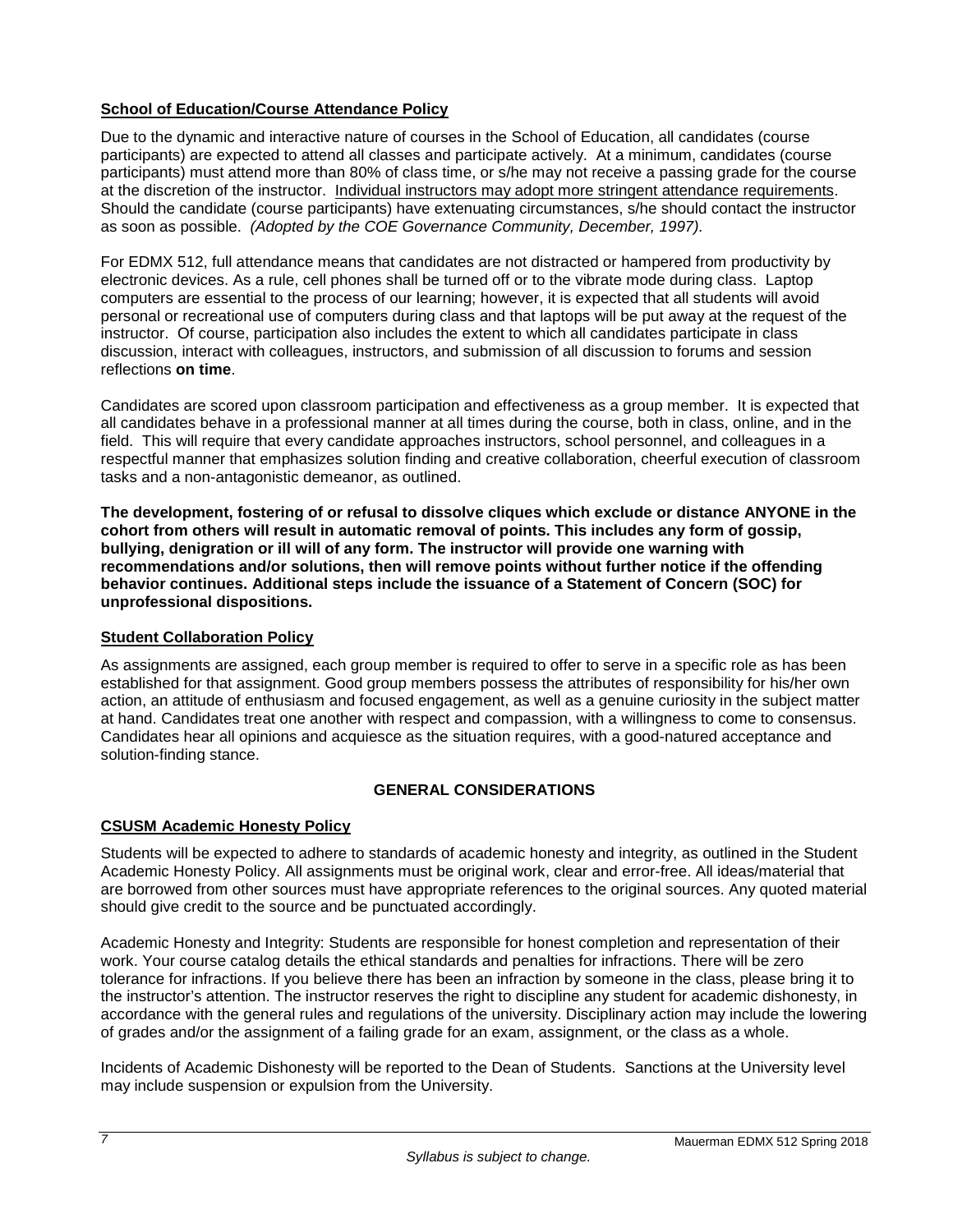Refer to the full Academic Honesty Policy at: [http://www.csusm.edu/policies/active/documents/Academic\\_Honesty\\_Policy.html](http://www.csusm.edu/policies/active/documents/Academic_Honesty_Policy.html)

# <span id="page-9-0"></span>**Plagiarism**

As an educator, it is expected that each candidate (course participant) will do his/her own work, and contribute equally to group projects and processes. Plagiarism or cheating is unacceptable under any circumstances. If you are in doubt about whether your work is paraphrased or plagiarized see the Plagiarism Prevention for Students website [http://library.csusm.edu/plagiarism/index.html.](http://library.csusm.edu/plagiarism/index.html) If there are questions about academic honesty, please consult the University catalog.

#### **Students with Disabilities Requiring Reasonable Accommodations**

Students with disabilities who require reasonable accommodations must seek approval for services by providing appropriate and recent documentation to the Office of Disability Support Services (DSS). This office is in Craven Hall 4300, contact by phone at (760) 750-4905, or TTY (760) 750-4909. Students authorized by DSS to receive reasonable accommodations should meet with their instructor during office hours. Alternatively, in order to ensure confidentiality, in a more private setting.

## <span id="page-9-1"></span>**Credit Hour Policy Statement**

Per the University Credit Hour Policy:

• This course includes face-to-face instruction (including activity and laboratory modes of instruction) in which candidates are expected to spend a minimum of two hours outside of the classroom each week for each unit of credit engaged in learning—therefore, since this is a 3 unit course, it is expected that 6 hours of outside work occur on a weekly basis. The requirements of this course will ensure that all candidates spend more than this basic amount of time.

#### <span id="page-9-2"></span>. **All University Writing Requirement**

• The All-University Writing Requirement (850 words for a 1-unit course, 1700 words for a 2-unit, and 2500 words for courses of 3 or more units) is satisfied in this course.

#### <span id="page-9-3"></span>**Course Format**

<span id="page-9-4"></span>This course meet for one FULL school day each week, with online components found in the Cougar Course to complete between class meetings.

## <span id="page-9-5"></span>**Necessary Technical Competency Required of Students**

Candidates must bring a fully functional laptop device to class every day, and be familiar with the technological use requirements as posted in the course.

## <span id="page-9-6"></span>**Contact Information for Technical Support Assistance**

<http://www.csusm.edu/ids/guides/student.html>

#### <span id="page-9-7"></span>**Electronic Communication Protocol**

Electronic correspondence is a part of your professional interactions. If you need to contact the instructor, email is often the easiest way to do so. It is my intention to respond to all received e-mails in a timely manner. Please be reminded that e-mail and on-line discussions are a very specific form of communication, with their own nuances and etiquette. For instance, electronic messages sent in all upper case (or lower case) letters, major typos, or slang, often communicate more than the sender originally intended. With that said, please be mindful of all e-mail and on-line discussion messages you send to your colleagues, to faculty members in the School of Education, or to persons within the greater educational community. All electronic messages MUSTd be crafted with professionalism and care.

Things to consider:

- Would I say in person what this electronic message specifically says?
- How could this message be misconstrued?